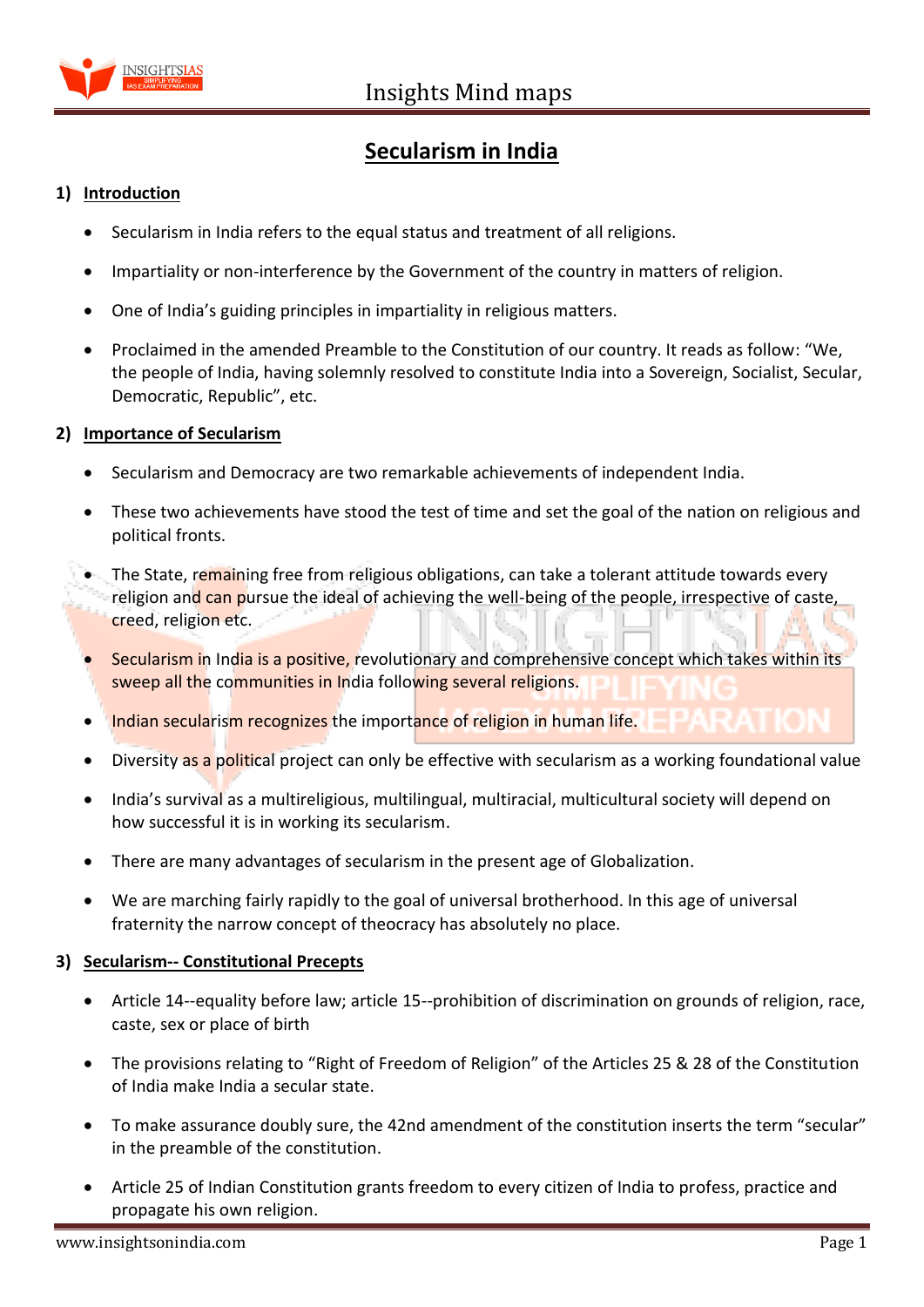

- The constitution, in the preamble professes to secure to all its citizen's liberty of belief, faith and worship.
- Caste system or untouchability cannot be practised in the case of entry into public Hindu temples.
- Discrimination in public employment on grounds of religion is prohibited by Article 16.
- Article 29 of the Indian constitution assures that the state shall not impose on a minority community any culture other than its own.
- Art. 30 grant the minority community, the right to establish and administer their own educational institution.

# **4) Challenges / Concerns**

#### **Problem of Uniform Civil Code:**

- a) Till now no progress has been made in the evolution of a uniform Civil Code and today its adoption appears to be more problematic than it was at the time when the Constitution was framed.
- b) Minority community compelled the Government to enact legislation closer to its Personal Law and, therefore, religiously more acceptable.
- c) The vulnerable point in India is the deep religious sentiment prevailing among its different religious communities.
- d) Such limitations indicate that the path leading to a truly secular society in India is strewn with numerous hurdles.

#### **Politics and Religion:**

- a) The Supreme Court had observed in the Bommai case that if religion is not separated from politics, the religion of the ruling party tends to become the state religion.
- b) It is very often seen that in the time of elections most of the political parties completely forget this noble ideal of secularism and woo the voters even on communal or cast lines.

#### **Failure of the Government in Evolving a Just Economic Order:**

a) The failure of the government to evolve a just economic order and eliminate poverty also gave a serious setback to secularism.

# **Cultural Symbols and Secularism:**

- a) Many public rituals and ceremonials like bhoomi pujan, breaking of coconuts on inaugural occasions, performing of 'aarti' and applying to 'tilak' are perceived by Hindus as cultural or nationalistic expressions, but to non-Hindus these are manifestations of Hindu culture.
- b) Such rituals are performed even on state functions and therefore, create unnecessary misgivings about the neutrality of the State.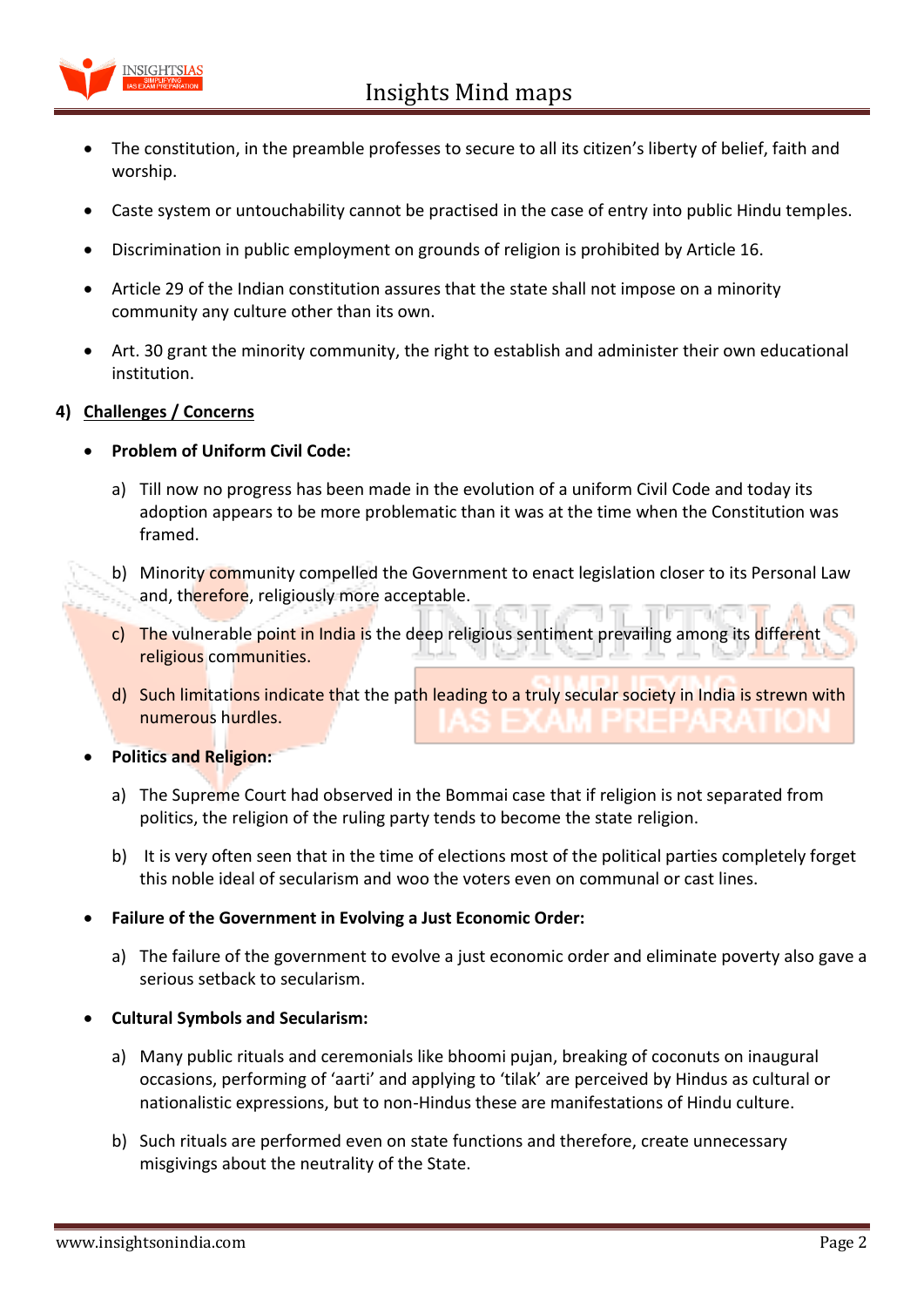

- propagation of religion and large-scale conversions, particularly in the tribal areas and of persons below the poverty line
- **serious doubts about how secular India is**
	- a) demolition of the Babri Masjid, anti-Sikh riots in Delhi and other places in 1984
	- b) horrific riots in Mumbai in December 1992 and January 1993
	- c) atrocities in riots in Godhra and other cities in Gujarat 2002
	- d) Banning of cow slaughter leading to curtailment of freedom of persons about what to eat and restricting their freedom to carry on any profession and trade.
- The fundamental right of persons to practise any profession contained in article 19 (1) (g) of the Constitution has been over-ridden by article 48.

# **5) Need for further action**

- Since secularism has been declared as a part of the basic structure of the Constitution, governments must be made accountable for implementing it.
- Define the word "minority". The concept of secularism is based on recognition and protection of minorities. The two cannot be separated.
- Setting up of a commission on secularism for ensuring adherence to the constitutional mandate on secularism.
- Separation of religion from politics. It is of such urgency that no time should be wasted in bringing this about.
- It is the duty of the secular and democratic forces to rally behind those political forces that really profess and practice secularism.
- In a secular state, religion is expected to be a purely personal and private matter and is not supposed to have anything to do with the governance of the country.
- **Two basic electoral reforms are imperative if secularism is to be strengthened.** 
	- a) The first is making voting compulsory.
	- b) Unless all eligible voters participate in the elections, the accountability of the political parties cannot be established fully.
	- c) The second is making 50 per cent plus one vote necessary to win.
	- d) The National Commission to Review the Working of the Constitution (NCRWC) has also invited attention to this matter
	- e) The Election Commission has also favoured this suggestion and has said that it sees no difficulty in its implementation.

# **6) Conclusion**